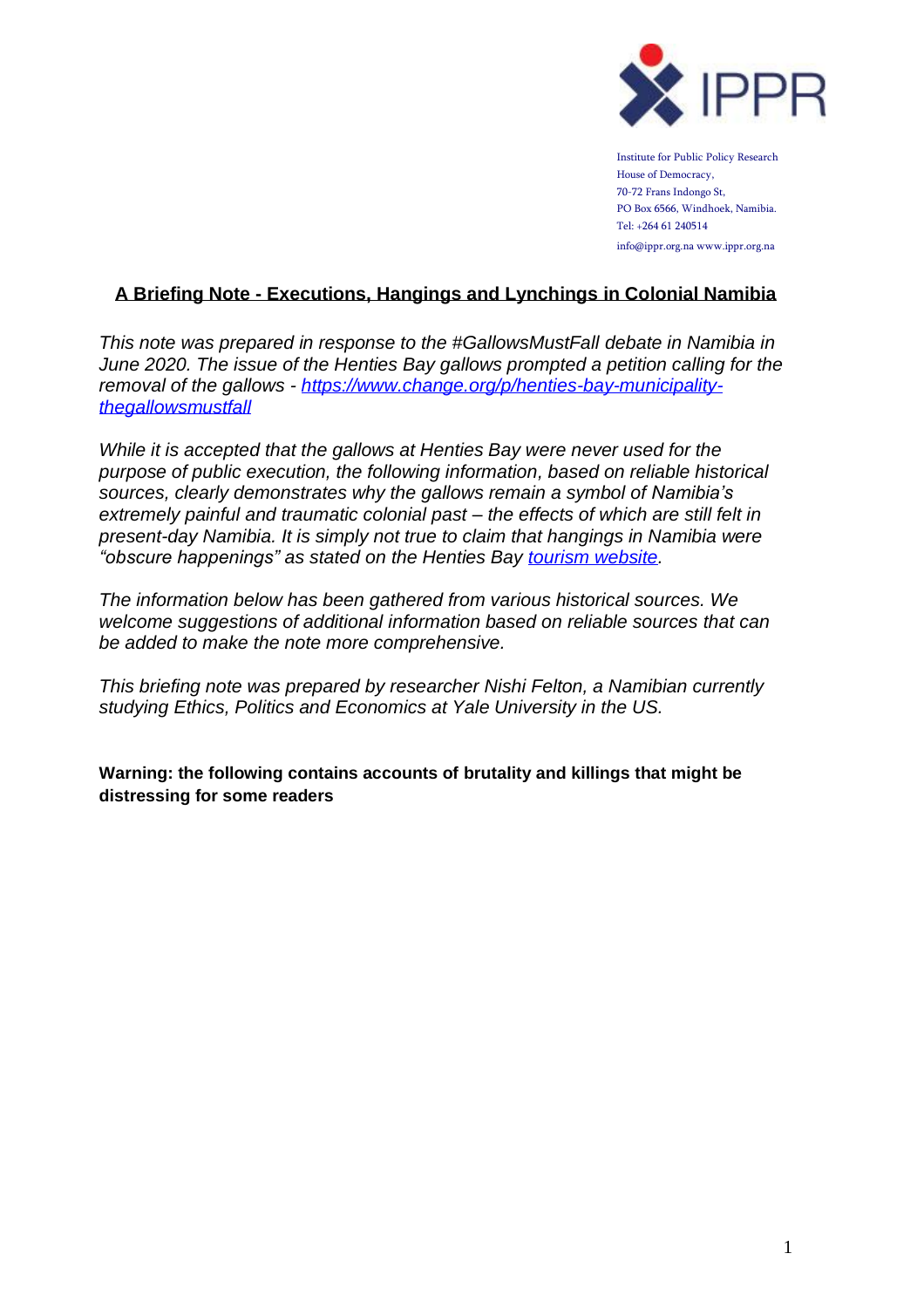Under Article 6 of the Constitution of Namibia, "The right to life shall be respected and protected. No law may prescribe death as a competent sentence. No Court or Tribunal shall have power to impose a sentence of death upon any person. No executions shall take place in Namibia."

While the death penalty has therefore been outlawed since 1990, Namibia has a long history of executions—both under German and under South African rule.

Executions—judicial and extrajudicial, by hanging and other means—were perpetrated by whites and used extensively, and almost exclusively, against Africans.

## **Under German Rule (1890-1915)**

In 1883, Germany made its first claims over the country which is now Namibia. In 1884—at the Berlin Conference—European powers divided Africa amongst themselves, which gave nominal control over Namibia to Germany. Germany spent much of the next decade consolidating control over areas of Namibia, which it ruled as a colony known as German South West Africa.

### *Executions of Namibian leaders*

In March 1894, Theodor Leutwein, colonial administrator of German South West Africa, travelled to Naosonobis, the settlement of Andreas Lambert, chief of the Kai-/Khauas Khoi. Lambert had refused to sign a protection treaty with the Germans, which Leutwein was eager to change. Two days after his arrival, he had Andreas Lambert executed by firing squad for murder and theft. It is likely that the charges were excuses to allow Leutwein to replace Lambert with his more compliant brother. The execution of Andreas Lambert was probably the first German execution of a Namibian leader.

In March 1896, after two years of the German policy of forced removals and an attempt to re-negotiate boundary agreements, the Ovambanderu Khauas Khoi war broke out. The Herero, Banderu and Kai-/Khauas Khoi forces were defeated by troops under German command, and two chiefs were arrested. Nicodemus Kavikunua—recognised by the Germans as the chief of the eastern Hereros—and Kahimemua Nguvauva—chief of the Ovambanderu—were charged with high treason and sentenced to death. In June 1896, Nicodemus Kavikunua was tied to a tree and shot, and Kahimemua Nguvauva was executed by firing squad.

In the German attempt to wrest control of Omaruru from Chief Manasse Tjisiseta in 1894, Leutwein also had Manasse's nephew Karuhere executed for his role in the killing of an English trader named Christie, who was wanted for murder in Omaruru.

### *Genocide*

German South West Africa was the site of the first genocide of the  $20<sub>th</sub>$  century in the years 1904-1907, as German colonial powers responded brutally to the anti-colonial wars waged by the Herero and Nama people. In October 1904, Lieutenant-General Lothar von Trotha issued the infamous extermination order, under which German soldiers not only shot at Hereros on sight, but also chased them into the desert to die. According to German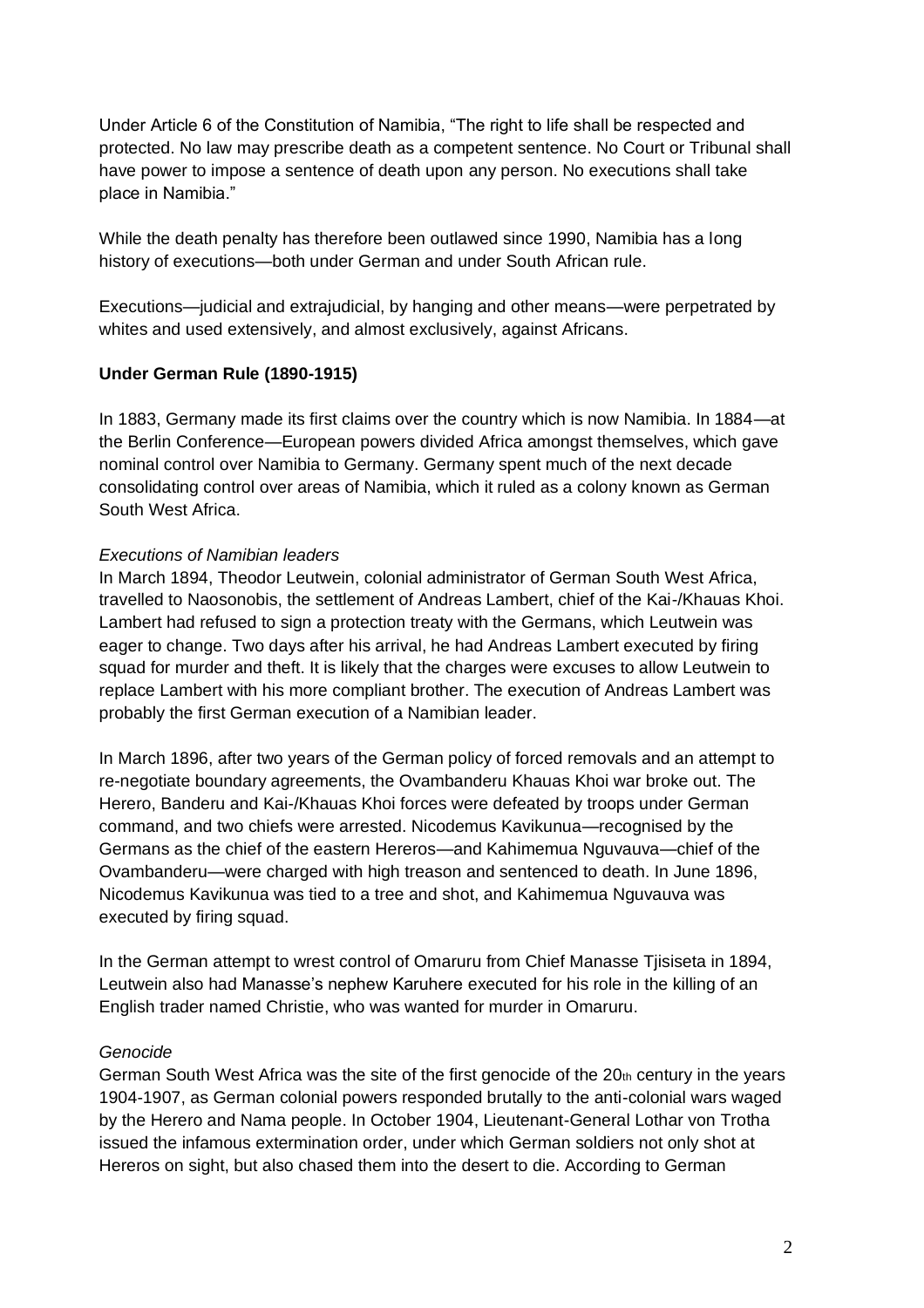soldiers, 'freshly caught' prisoners of war were tried by field court-martial and hanged. These prisoners of war included women and children.

Hereros working for German farmers or companies, and who did not join the uprising, were not spared. Many were imprisoned, but there were also cases of lynching. In early 1904, three gallows were erected in Windhoek; and hangings became a common spectacle. Often, the bodies remained hanging for several days in an attempt to instil fear into the Herero population. Several pictures of hangings were reproduced as German postcards, with titles such as "German So. W. Africa Hanging Party. 312 Negroes hanged." It is assumed that some German settlers—and not just the colonial soldiers—participated in the hangings. An anonymous letter to a Cape Town newsletter wrote, "We have commenced to hang these black rascals instead of shooting them and I can assure you we hang them nicely."

Hangings were therefore common during the anti-colonial wars, and they continued after they had ended. Von Trotha rescinded the extermination order at the end of December in 1904, and German soldiers shifted to imprisonment. Arbitrary shootings and public hangings remained common, as well as the summary executions of non-combatant women and children. The Germans set up several concentration camps, including Shark Island which had a 70 percent mortality rate. In these concentration camps, hangings were often used as a means to oppress the incarcerated population. Herero men of fighting age were sought out and executed by hanging for their 'complicity in the war'. One such man was Zacharias Kukuri, former *Omuhona* of Otjosazu, whose death was described by the missionary Meier:

"I did not see the slightest trace of fear on him, instead it was as if he were going to a wedding […]. Having arrived at the execution site, I noticed how he kept looking at the gallows, at which preparations were still taking place. I feared for his tranquillity and asked him to stop looking at it. 'Muhonge,' he said to me, 'I hear everything, why should not look at it? For is it not "my wood" [my cross]?' [...] 'Lord Jesus, you help me,' with this, after he had given me his hand, he climbed up the ladder. Soon the noose was laid around his neck. And then - never will I forget that moment - the unheard of happened, as he fell the noose slipped and the wretch fell to the ground. He lost consciousness for a moment, so too, the observers were dumbstruck. Today I still see how his eyes sought me out. Soon however two soldiers were there, they lifted him up, and then a little to the side, on orders of the major who led the proceedings, he was shot."

In one account, hangings were prevented at the concentration camp in Omaruru after Ngatitwe, the mother of Zacharias Zeraua, challenged the Germans to hang her instead of the men.

From 1904 to mid-1905, German South West Africa was ruled by martial law. German soldiers used this system to execute Hereros who were not involved in the uprisings.

Daniel Esma Dixon, transport driver during the rebellion, gave this account of his time in South West Africa in 1904: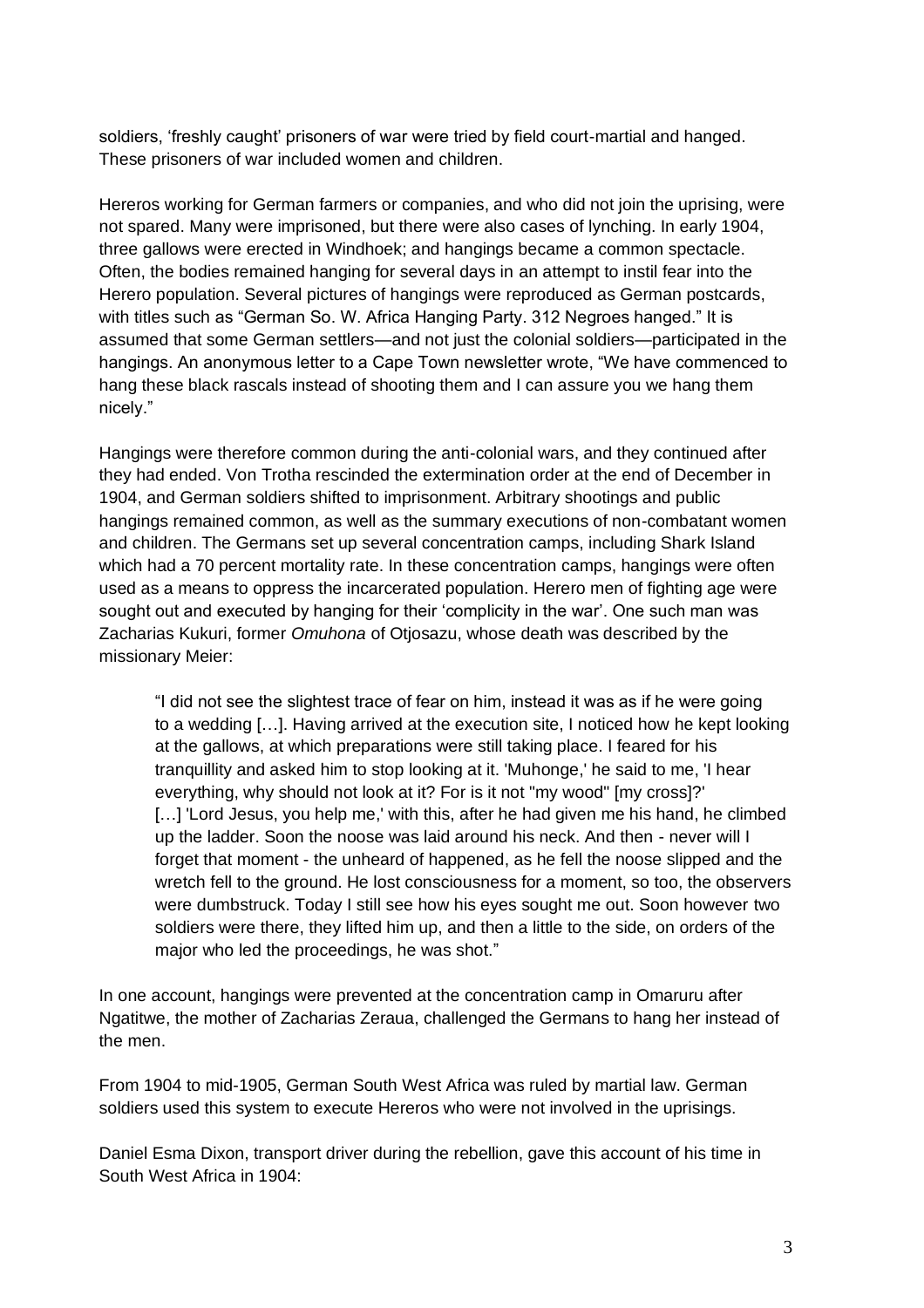"I spent a great part of my time during the rebellion at Okahandja, loading stores at the depot. There the hanging of natives was a common occurrence. A German officer had the right to order a native to be hanged. No trial or court was necessary. Many were hanged merely on suspicion. One day alone I saw seven Hereros hanged in a row, and on other days twos and threes. The Germans did not worry about rope. They used ordinary fencing wire, and the unfortunate native was hoisted up by the neck and allowed to die of slow strangulation. This was all done in public, and the bodies were always allowed to hang for a day or so as an example to the other natives."

### *Criminal Law, post-1907*

The legal system that the German colonizers imposed was known as the Imperial German Code. This code relied heavily on lashings and imprisonment as punishments, but it also included the death penalty. Capital punishment was reserved for the crimes of murder and high treason; and the death sentence had to be approved by the Governor. Capital punishment was carried out on Germans by decapitation; for native Namibians the preferred method was hanging.

According to the British Blue Book, "executions were carried out in a very crude and cruel manner. The condemned prisoner was conducted to the nearest tree and placed on an ammunition, biscuit, soap or other box or convenient object, and the rope, after being run around his neck and through a fork of the tree, was fixed to the trunk. The box was then removed and death resulted from asphyxiation."

The system did not allow for proper legal defence if the accused was African. Below are two cases where the death penalty was given. These cases were used by the British after 1915 to prove the injustice of a system that condemned Africans to death without trial or sufficient evidence of the crimes committed.

1915: "2 bushmen (name unknown) were found slaughtering rams; upon counting stock it appeared some were missing. 'The unanimous decision [of the court] was that the crime of stock theft had been proved, and that they should be shot. This sentence was carried out on the  $9<sub>th</sub>$  of July [...] under the orders of Lieutenant Veneluth.'"

18 September 1914: "Trial of a native named Alfred for the offence of stock theft: The only evidence given was that of a farmer, Schneider, who stated that he had lost some 50 head of small stock, and that a Herero, by name Simon, had also lost one head; that this native had gone to look for his animal and had come across the accused in possession of some blankets which Simon claimed as his own. […] 'Though the accused denies all guilt, yet the Court has come to the conclusion that the accused himself assisted in the stealing of stock and that he has even been the leader of the gang. […] The court is of the opinion that they must impose the death penalty in order to deter the natives and to protect the neighbouring farmers and small settlers against further serious losses.'"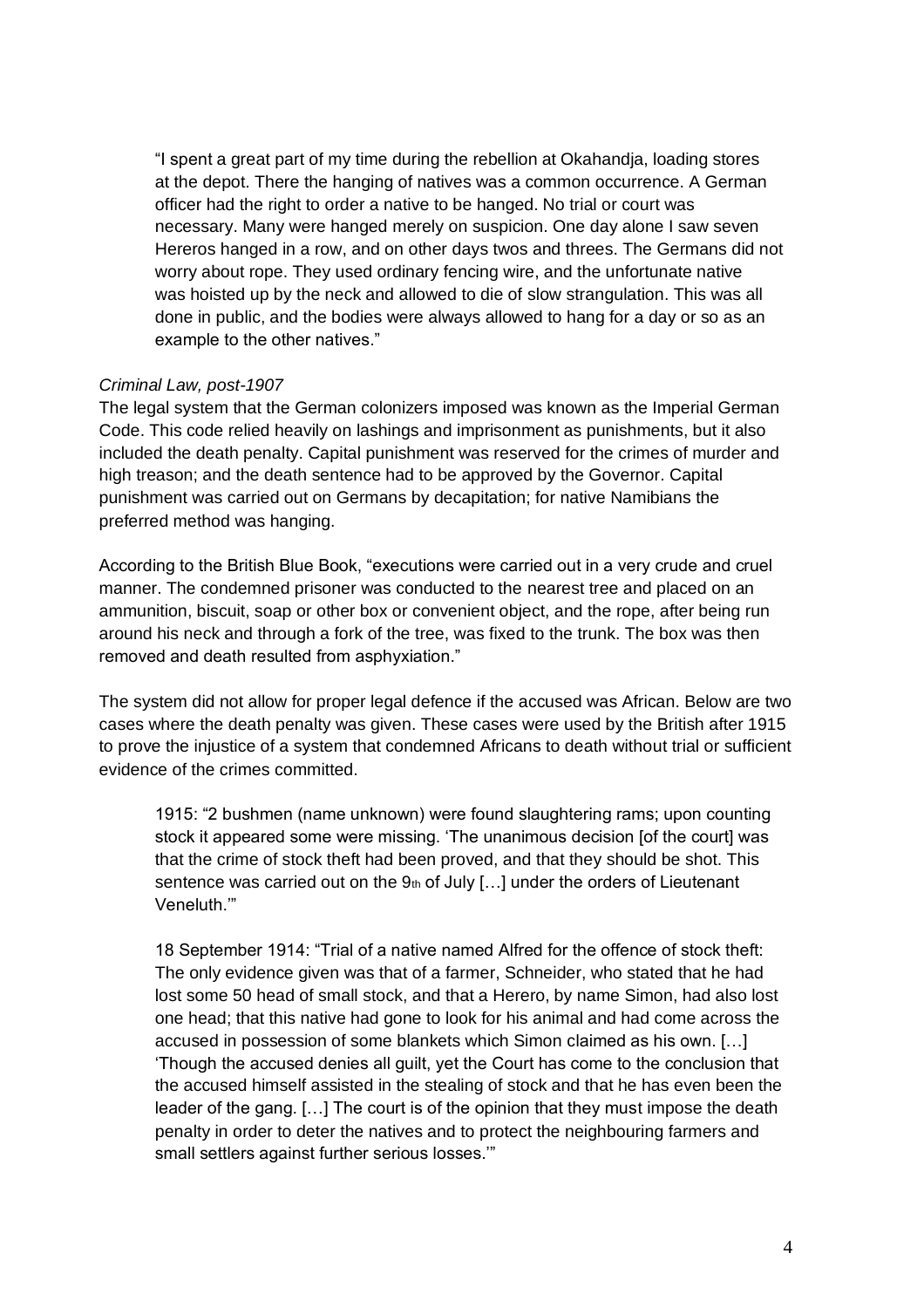Both of these executions were illegal as they were carried out without the Governor's consent.

Justice for crimes committed by Germans was almost never carried out. When whites who had killed Africans were found guilty, they were imprisoned for a period of months. When Africans were found guilty of killing whites they were hanged.

Hangings were often a spectacle for the (white) population to enjoy. An eyewitness account from Angra Pequena (Lüderitz) published in the Cape Argus in 1905 stated that the whole town turned out to watch the hanging of a condemned man, who had spent the past three days hung over a wagon wheel. During World War I (before German defeat), nominally formal execution proceedings that expedited if not altogether forbade a defence case for the accused 'spies', traitors or resisters, were commonplace in Namibia.

The northern parts of Namibia remained outside of direct colonial rule, and would only start to experience externally imposed criminal law under South African rule.

## **Under South African Rule 1915–1945**

In 1915, during World War I, South African forces defeated German troops in Namibia, and South Africa gained effective control over the country. Until 1920, South Africa ruled the territory under martial law. Due to the transitional nature of their administration, the Hague Convention ensured that South West Africa was subject to German law, and not the Roman-Dutch law of the Union of South Africa. As such, the death penalty remained in force, but only for the crimes of murder and high treason. Hanging remained the means of execution. In an effort to maintain control over the population (both German and Namibian), the South African-controlled courts rarely passed the death sentence. Moreover, as it was a goal of South Africa to keep control over Namibia with the blessing of the international community, they were constrained in how brutal they could be in suppressing the population.

From 1915 to 1919, the courts sentenced 19 people to death for murder, but nearly all of those were commuted to life imprisonment.

### *1920 onwards*

During the interwar period, South Africa's administration was overseen by the League of Nations Permanent Mandates Commission. This oversight, however, was often distant, leaving ruling—including the application of criminal law—almost entirely in the hands of South Africa.

In 1920, therefore, the South African administration implemented the Roman-Dutch law practiced in South Africa. The High Court could issue the death penalty for the crimes of murder, treason, and rape. From 1917 to 1935, South Africa's Criminal Procedure, which was also applied in South West Africa, required the death penalty for murder convictions. From 1920 to 1954, the High Court heard 217 cases of murder. At least five of those cases led to the conviction of the accused and their execution. Like under German rule, hanging was the method of execution. In general, however, judges were very reluctant to pass the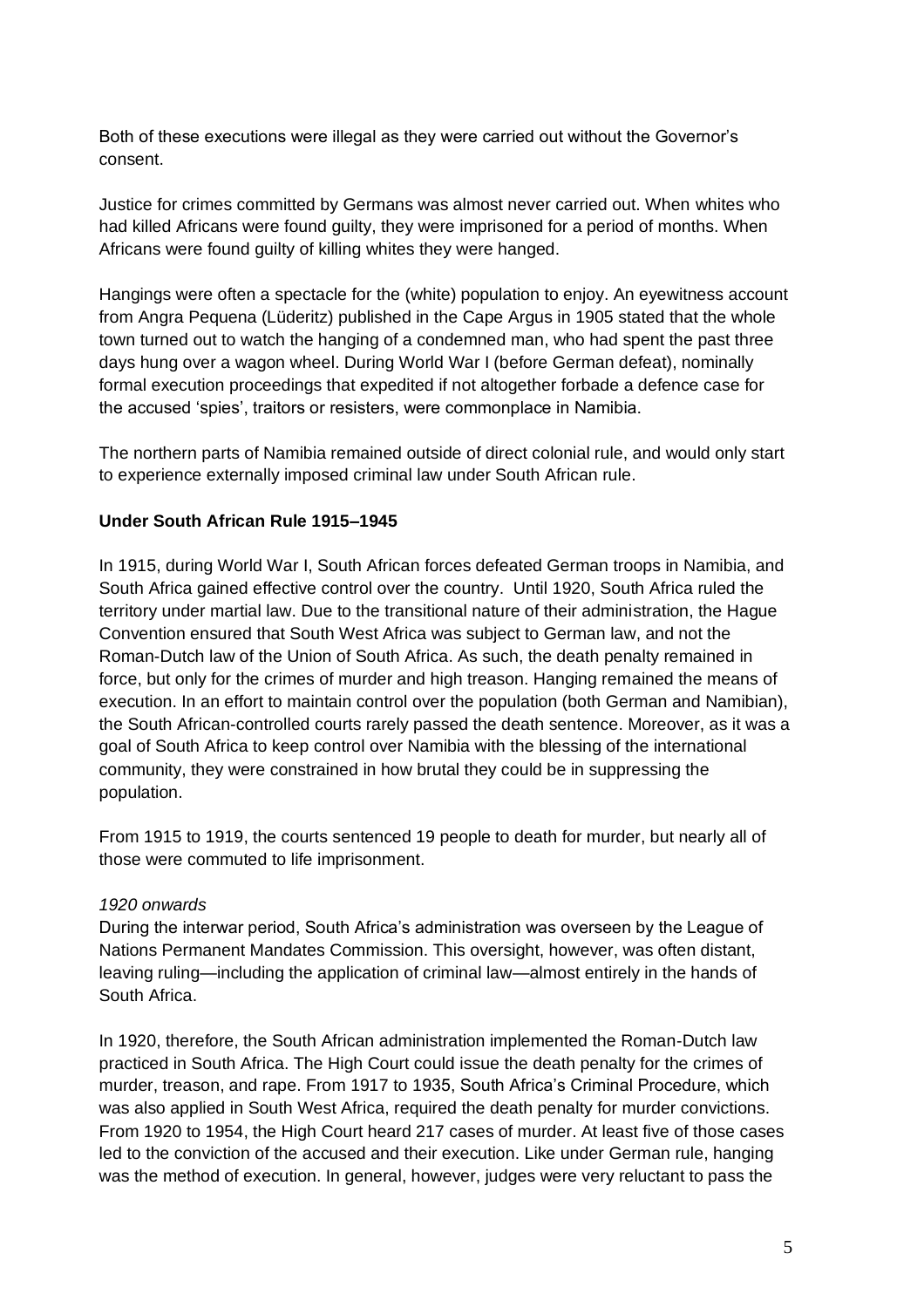death sentence. Legal authorities were far more reluctant to execute women than men, and young men often had their sentences commuted.

Despite its ability to do so, the High Court also rarely issued the death penalty for rape. In 1938, the case of *Rex. v Van Wyk* was the first in which the death penalty was issued for rape. In South West Africa prior to 1945, convictions for the rape of a white female by an African man were rare (there were three in total prior to 1945). Paul van Wyk was one of the three. He was sentenced to death but his sentence was commuted to imprisonment with hard labour.

In the northern areas of the country, South African law and courts were unable to replace jurisdiction by chiefs over crime. Therefore, violent crime was often adjudicated by traditional authorities rather than by the High Court.

## **Under South African (apartheid) rule 1945–1990**

As South African rule over Namibia became internationally less acceptable, and as the occupation became more complete, the judiciary "became a politicised arm of the state," employing harsh punishments to counter political opposition in Namibia, particularly that presented by SWAPO. In 1966 the United Nations dissolved South Africa's mandate to administer Namibia, but South African occupation remained until independence in 1990.

Up until 1954, capital punishment was only imposed for inter-personal crimes such as murder. The National Party that came to power in South Africa in 1948, however, began to implement its apartheid policies in South West Africa as well.

The death penalty was extended under apartheid (1958) to include the offence of armed robbery in addition to murder and rape. Under the Terrorism Act of 1967, the death sentence was also passed for political offences. [Amnesty International](http://kora.matrix.msu.edu/files/50/304/32-130-1AFB-84-AI%20Namibia%209-82%20opt.pdf) kept a record of the executions under this law that were reported to them. Aaron Mushimba, Hendrik Shikongo, and Markus Kateka were sentenced to death in 1976, 1976, and 1980 respectively, but the sentences were set aside on appeal. In 1980, five people were sentenced to death, and a further eight in 1981. The prison system was controlled by the South African Prison Service. There were gallows set up at the Windhoek Prison that could execute four prisoners simultaneously. At least one hanging occurred there in 1981.

It is known that South African military forces in northern Namibia were brutal in their [suppression of opposition,](https://www.amnesty.org/download/Documents/POL1000031986ENGLISH.PDF#page=84&zoom=auto,-262,9) and likely killed many civilians. An Amnesty International report of 1981 detailed human rights abuses in Namibia including detention without trial, torture, disappearances, extrajudicial killings and the death penalty.

There were several reports of "disappearances" in Namibia, cases in which individuals detained by security force personnel did not return to their families. There were also several cases of detainees dying in custody. In January 1986, several people were arrested in the north of Namibia. One of those was Thomas Shindobo Nikanor, who was arrested on January 22 and found dead five days later in a cell near Otjiwarongo. The police said he